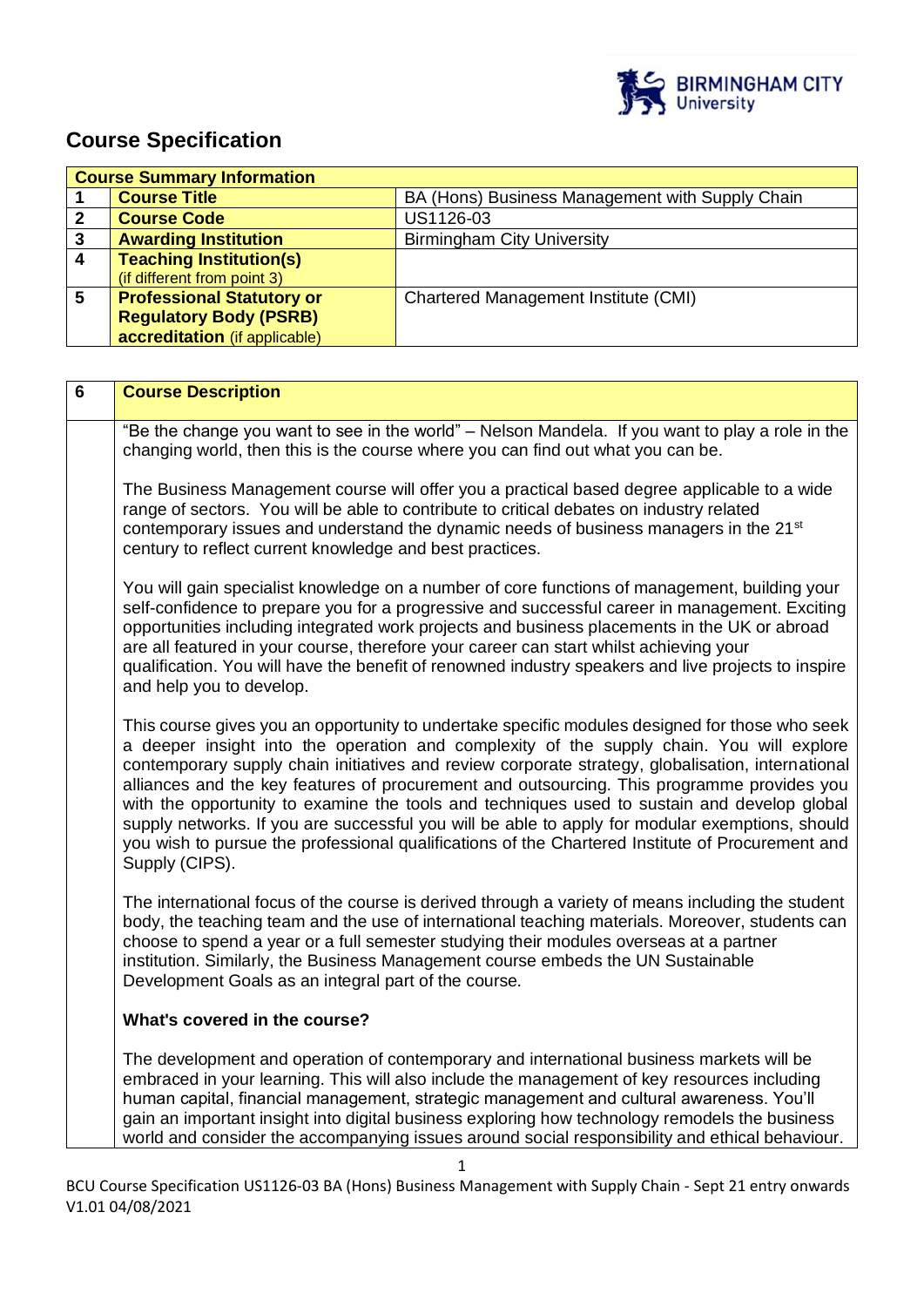

This course is accredited by the Chartered Management Institute (CMI). This ensures you'll be provided with the latest information and knowledge, as well as providing key industry links and insight. Success on the programme will additionally award you with a CMI professional certificate.

| $\overline{7}$ | <b>Course Awards</b>                                                                                                  |              |                                  |
|----------------|-----------------------------------------------------------------------------------------------------------------------|--------------|----------------------------------|
|                |                                                                                                                       |              |                                  |
| 7a             | <b>Name of Final Award</b>                                                                                            | <b>Level</b> | <b>Credits</b><br><b>Awarded</b> |
|                | Bachelor of Arts with Honours Business Management with<br>Supply Chain                                                | Level 6      | 360                              |
|                | Batchelor of Arts with Honours Business Management with<br>Supply Chain with Professional Placement Year              | Level 6      | 480                              |
| 7b             | <b>Exit Awards and Credits Awarded</b>                                                                                |              |                                  |
|                | Certificate of Higher Education Business Management with<br>Supply Chain                                              | Level 4      | 120                              |
|                | Diploma of Higher Education Business Management with Supply<br>Chain                                                  | Level 5      | 240                              |
|                | Bachelor of Arts Business Management with Supply Chain<br>Bachelor of Arts Business Management with Supply Chain with | Level 6      | 300                              |
|                | <b>Professional Placement Year</b>                                                                                    | Level 6      | 420                              |

| . 8 | Derogation from the University Regulations |
|-----|--------------------------------------------|
|     | None                                       |

| 9                       | <b>Delivery Patterns</b>    |                          |           |  |
|-------------------------|-----------------------------|--------------------------|-----------|--|
| <b>Mode(s) of Study</b> | <b>Location(s) of Study</b> | <b>Duration of Study</b> | Code(s)   |  |
| <b>Full Time</b>        | <b>City Centre</b>          | 3 vears                  | US1126-03 |  |
| With Professional       | <b>City Centre</b>          | 4 years                  | US1128-03 |  |
| <b>Placement Year</b>   |                             |                          |           |  |
| Part Time               | <b>City Centre</b>          | 5 years                  | US1127-03 |  |

| 10                                                                                                    | <b>Entry Requirements</b> |  |
|-------------------------------------------------------------------------------------------------------|---------------------------|--|
|                                                                                                       |                           |  |
| The admission requirements for this course are stated on the course page of the BCU website at        |                           |  |
| https://www.bcu.ac.uk/, or may be found by searching for the course entry profile located on the UCAS |                           |  |
| website.                                                                                              |                           |  |

BCU Course Specification US1126-03 BA (Hons) Business Management with Supply Chain - Sept 21 entry onwards V1.01 04/08/2021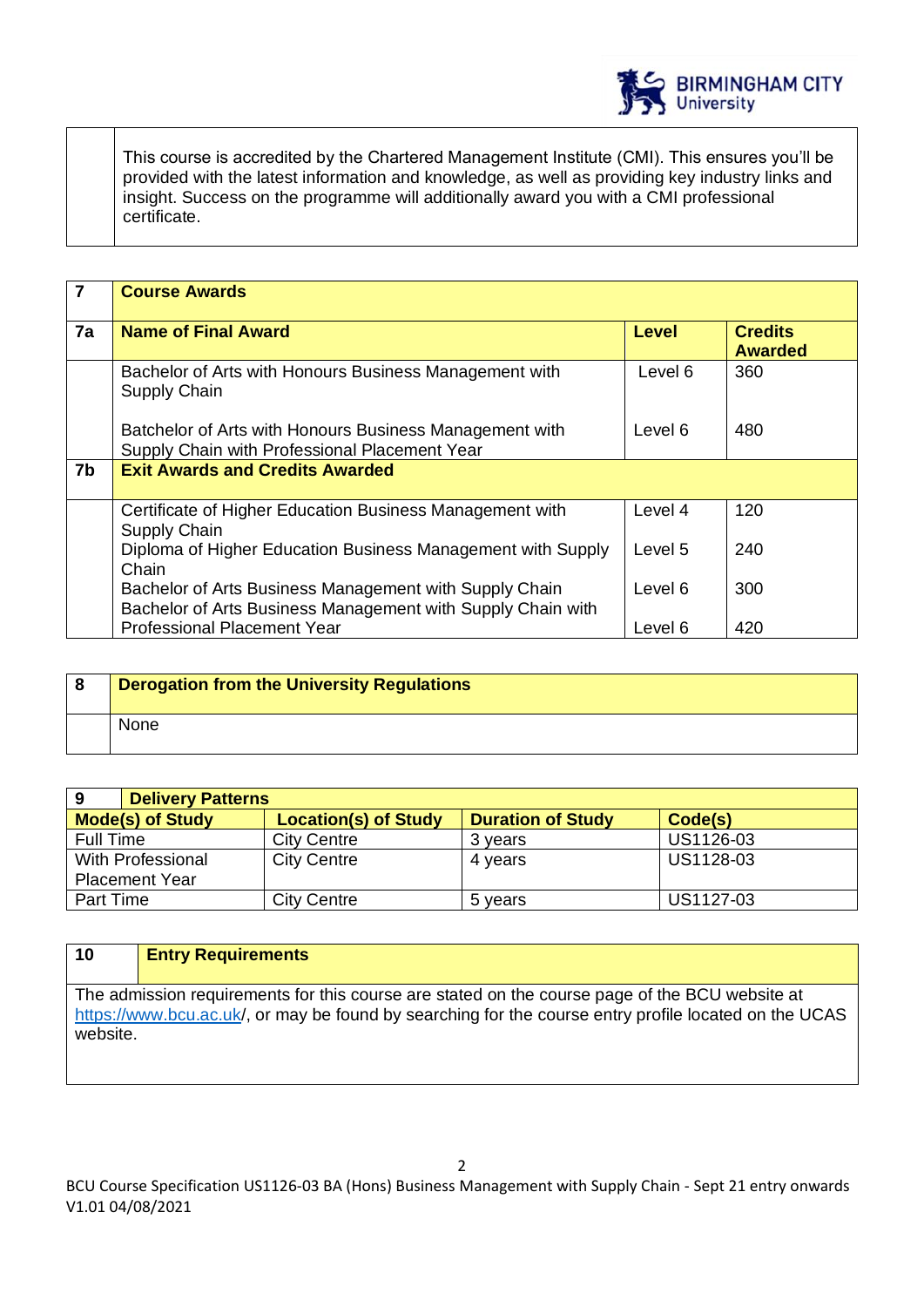

| 11a            | <b>Course Level Outcomes</b>                                                                     |  |  |
|----------------|--------------------------------------------------------------------------------------------------|--|--|
|                | This degree course will progress you through level learning outcomes detailed below to ensure    |  |  |
|                | that you meet the benchmarks set out in the latest Quality Assurance Agency for Higher           |  |  |
|                | Education (QAA) subject benchmark for Business and Management standards as well as the           |  |  |
|                | overall course learning outcomes detailed.                                                       |  |  |
|                | <b>Level 4 - Theoretical Underpinning</b>                                                        |  |  |
| $\mathbf{1}$   | Develop knowledge and understanding of the major theories, principles and concepts within        |  |  |
|                | business management.                                                                             |  |  |
| $\overline{2}$ | Develop knowledge and understanding of the key functional areas in business management.          |  |  |
| $\overline{3}$ | Acquire key transferable skills essential to a career in business management.                    |  |  |
| $\overline{4}$ | Apply acquired business management knowledge and transferable skills within a defined            |  |  |
|                | business environment.                                                                            |  |  |
|                | Level 5 - Professional Practice emphasis                                                         |  |  |
| $\mathbf{1}$   | Utilise principles of business management practices in an operational context.                   |  |  |
| $\overline{2}$ | Critically analyse and choose a range of business techniques and tools to identify the most      |  |  |
|                | applicable for a range of business scenarios, applying findings to solve a set business problem. |  |  |
| 3              | Critically analyse and apply supply chain knowledge and techniques to create supply chain        |  |  |
|                | solutions.                                                                                       |  |  |
| $\overline{4}$ | Effectively communicate and present information, arguments and analysis in a variety of forms    |  |  |
|                | Level 6 - Strategic Focus                                                                        |  |  |
| $\mathbf{1}$   | Formulate business knowledge, understanding and skills to critically evaluate and formulate      |  |  |
|                | evidence-based arguments and identify solutions to both defined and uncertain national and       |  |  |
|                | international business problems                                                                  |  |  |
| $\overline{2}$ | Apply supply chain skills and knowledge to create a sustainable supply chain strategy.           |  |  |
| $\overline{3}$ | Construct effective methods of communicating business concepts and other relevant work,          |  |  |
|                | accurately and reliably using a range of specialist techniques and practices.                    |  |  |
| $\overline{4}$ | Implement professional skills in contexts where the scope of the task and the criteria for       |  |  |
|                | decisions are generally well defined, but where some personal responsibility and initiative is   |  |  |
|                | required.                                                                                        |  |  |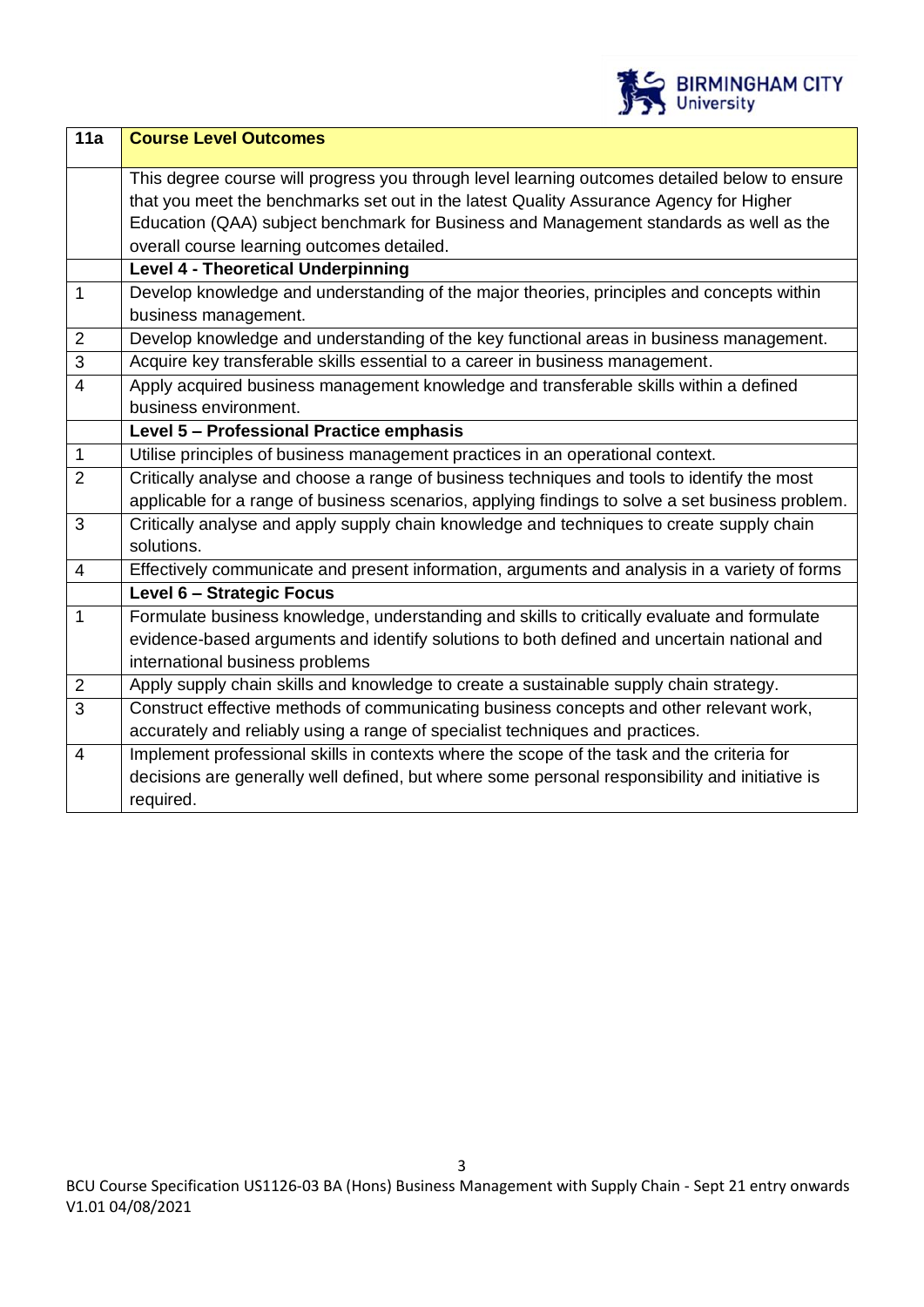

| 11 <sub>b</sub> | <b>Course Learning outcomes:</b>                                                                                                              |  |  |
|-----------------|-----------------------------------------------------------------------------------------------------------------------------------------------|--|--|
|                 | Knowledge and Understanding:<br>On successful completion of the BA (Hons) Business Management with Supply Chain degree                        |  |  |
|                 | course you will be able to:                                                                                                                   |  |  |
| K1              | Evaluate the integrated nature of core functional areas of business to make effective business<br>decisions.                                  |  |  |
| <b>K2</b>       | Apply practice-based understanding of management frameworks, tools and techniques to a<br>variety of business contexts.                       |  |  |
| K <sub>3</sub>  | Analyse complex business issues in a turbulent world to provide business advantage and<br>sustainability, and foster an enterprising outlook. |  |  |
| <b>K4</b>       | Assess cultural differences and their impact on international management practices and<br>opportunities.                                      |  |  |
| K <sub>5</sub>  | Critically discuss key contemporary and emerging theories, concepts and methods and their<br>effect on dynamic businesses.                    |  |  |
| K <sub>6</sub>  | An appreciation of the complexity of global supply chains and their management.                                                               |  |  |
|                 | <b>Skills and Other Attributes:</b><br>On successful completion of the BA (Hons) Business Management degree programme, you                    |  |  |
|                 | will have acquired skills and abilities in the following areas:                                                                               |  |  |
| <b>T1</b>       | Present, in person and in writing, an argument to inform an audience.                                                                         |  |  |
| T <sub>2</sub>  | Demonstrate good citizenship through contributing ethically to the world to benefit both<br>organisations and society.                        |  |  |
| <b>T3</b>       | Effectively collaborate together as a diverse team with internal and external stakeholders.                                                   |  |  |
| <b>T4</b>       | Interpret complex problems, and critically analyse business data to construct creative and<br>innovative recommendations and solutions.       |  |  |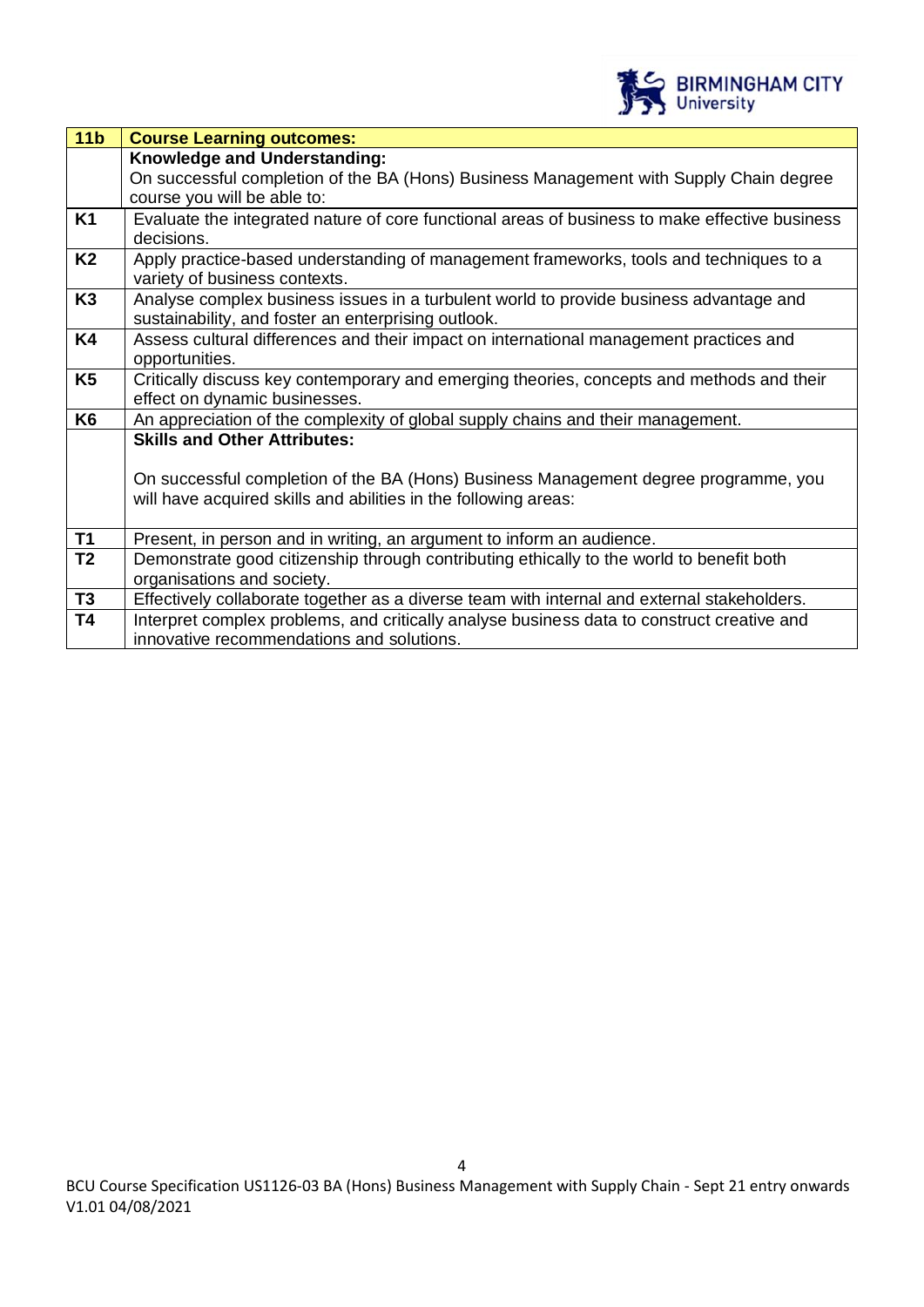

| 20<br>20<br>20<br>20<br>20<br>20                                                  |
|-----------------------------------------------------------------------------------|
|                                                                                   |
|                                                                                   |
|                                                                                   |
| In order to complete this course a student must successfully complete all the     |
|                                                                                   |
|                                                                                   |
| <b>Credit Value</b><br>20                                                         |
| 20                                                                                |
| 20                                                                                |
| 20                                                                                |
| 20                                                                                |
| <b>Credit Value</b><br>20<br>20                                                   |
|                                                                                   |
| 20<br>20                                                                          |
| In order to complete this course a student must successfully complete at least 20 |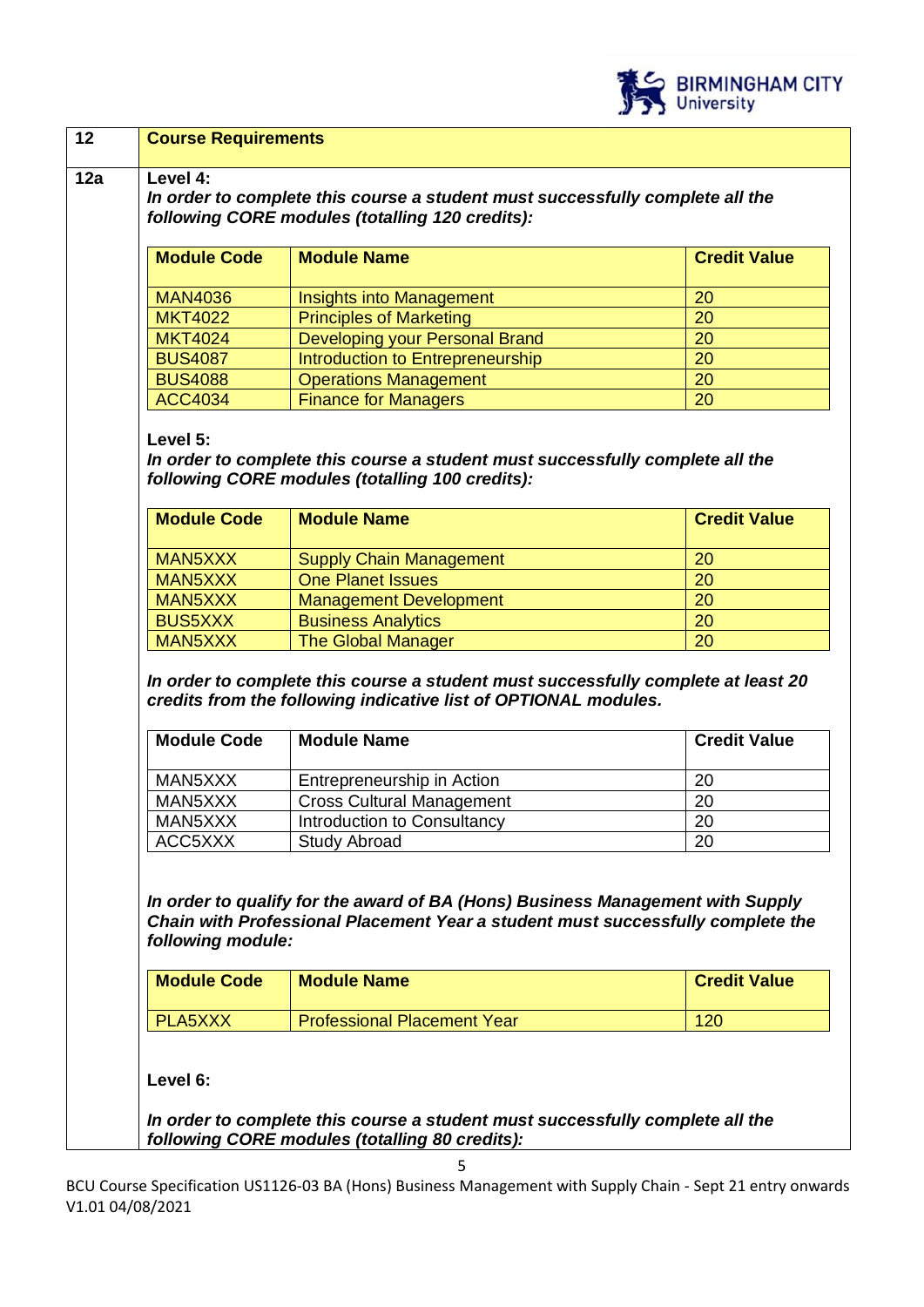

| <b>Module Code</b> | <b>Module Name</b>                                              | <b>Credit Value</b> |
|--------------------|-----------------------------------------------------------------|---------------------|
| <b>MAN6XXX</b>     | <b>Leading and Managing Change</b>                              | 20                  |
| <b>MAN6XXX</b>     | Continuous Innovation                                           | 20                  |
| <b>MAN6XXX</b>     | <b>Strategic Management</b>                                     | 20                  |
| <b>MAN6XXX</b>     | <b>Strategic Supply Chain Management</b>                        | 20                  |
| <b>Module Code</b> | project routes (totalling 40 credits):<br><b>Project Routes</b> | <b>Credit Value</b> |
| <b>BUS6XXX</b>     | <b>Business Advice Project (Major)</b>                          | 40                  |
| <b>BUS6XXX</b>     | <b>Business Research Project (Major)</b>                        | 40                  |
|                    | <b>Business Start-Up Project (Major)</b>                        | 40                  |
| <b>BUS6XXX</b>     |                                                                 |                     |
| <b>BUS6XXX</b>     | <b>Community Advice Project (Major)</b>                         | 40                  |
| <b>BUS6XXX</b>     | <b>Employability Project (Major)</b>                            | 40                  |
| QME6XXX            | Economics Research Project (Major)                              | 40                  |
| BUS6XXX +          | Business Research Methodology and Practice +                    | 20                  |
| <b>BUS6XXX</b>     | <b>Business Research Project</b>                                | 20                  |
| BUS6XXX +          | Business Research Methodology and Practice +                    | 20                  |
| <b>BUS6XXX</b>     | <b>Business Start-Up Project</b>                                | 20                  |
| BUS6XXX +          | Business Research Methodology and Practice +                    | 20                  |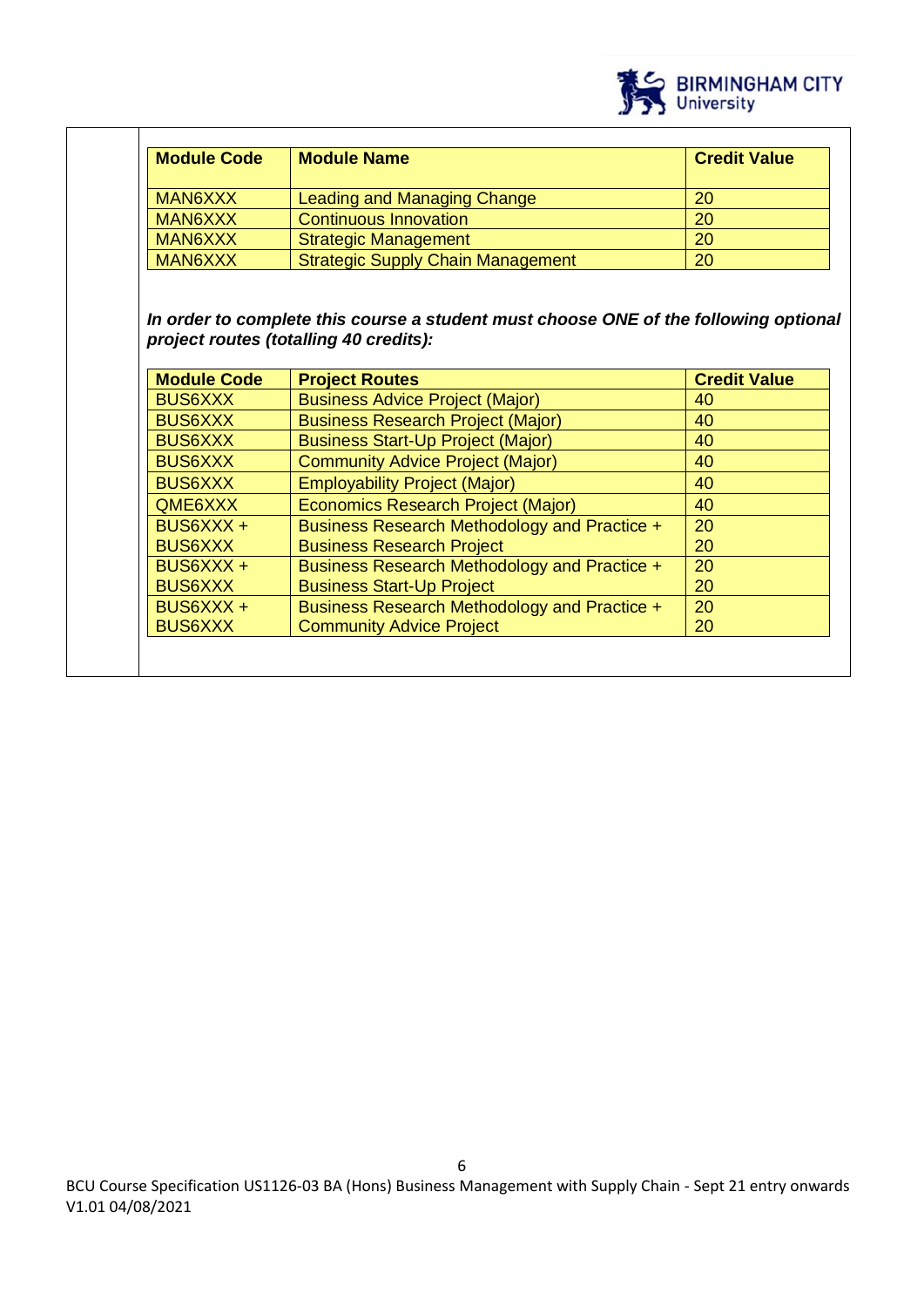

# **12b Structure Diagram**

# **Full Time Course Structure:**

# **Level 4**

| <b>SEMESTER ONE</b>                           | <b>SEMESTER TWO</b>                                       |
|-----------------------------------------------|-----------------------------------------------------------|
| Core                                          | Core                                                      |
| MAN4036 Insights into Management (20 credits) | BUS4087 Introduction to Entrepreneurship (20)<br>credits) |
| MKT4022 Principles of Marketing (20 credits)  |                                                           |
| MKT4024 Developing your Personal Brand        | BUS4088 Operations Management (20 credits)                |
|                                               | ACC4034 Finance for Managers (20 credits)                 |

# **Level 5**

| Core                                           | Core                                            |
|------------------------------------------------|-------------------------------------------------|
| MAN5XXX One Planet Issues (20 credits)         | MAN5XXX The Global Manager (20 credits)         |
| MAN5XXX Management Development (20<br>credits) | MAN5XXX Supply Chain Management (20<br>credits) |
| BUS5XXX Business Analytics (20 credits)        |                                                 |
|                                                | Optional                                        |
|                                                | MAN5XXX Entrepreneurship in Action              |
|                                                | <b>MAN5XXX Cross Cultural Management</b>        |
|                                                | <b>MAN5XXX Introduction to Consultancy</b>      |
|                                                | ACC5XXX Study Abroad (20 credits)               |

# **Level 6**

| Core                                                                                              | Core                                                                |
|---------------------------------------------------------------------------------------------------|---------------------------------------------------------------------|
| MAN6XXX Leading and Managing Change (20<br>credits)<br>MAN6XXX Continuous Innovation (20 credits) | MAN6XXX Strategic Management (20 credits)                           |
|                                                                                                   | MAN6XXX Strategic Supply Chain Management<br>$(20 \text{ credits})$ |
| Core: BUS6XXX Project Route (40 credits)                                                          |                                                                     |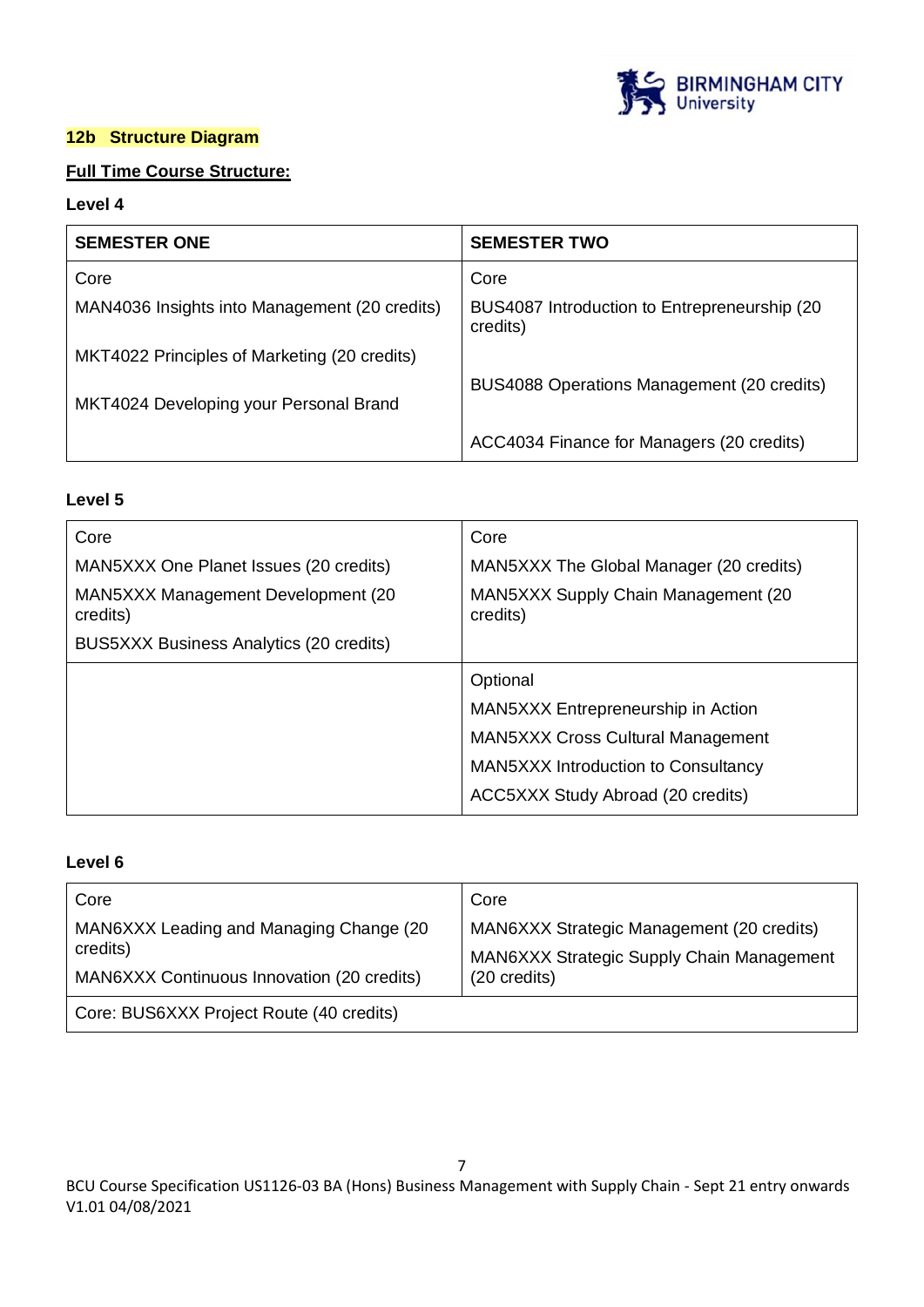

# **Full Time with Professional Placement Year Course Structure:**

# **Level 4**

| <b>SEMESTER ONE</b>                           | <b>SEMESTER TWO</b>                                       |
|-----------------------------------------------|-----------------------------------------------------------|
| Core                                          | Core                                                      |
| MAN4036 Insights into Management (20 credits) | BUS4087 Introduction to Entrepreneurship (20)<br>credits) |
| MKT4022 Principles of Marketing (20 credits)  | BUS4088 Operations Management (20 credits)                |
| MKT4024 Developing your Personal Brand        | ACC4034 Finance for Managers (20 credits)                 |

# **Level 5**

| Core                                           | Core                                             |
|------------------------------------------------|--------------------------------------------------|
| MAN5XXX One Planet Issues (20 credits)         | MAN5XXX The Global Manager (20 credits)          |
| MAN5XXX Management Development (20<br>credits) | MAN5XXX Supply Chain Management (20)<br>credits) |
| <b>BUS5XXX Business Analytics (20 credits)</b> |                                                  |
|                                                | Optional                                         |
|                                                | MAN5XXX Entrepreneurship in Action               |
|                                                | <b>MAN5XXX Cross Cultural Management</b>         |
|                                                | <b>MAN5XXX Introduction to Consultancy</b>       |
|                                                | ACC5XXX Study Abroad (20 credits)                |
| Core:                                          |                                                  |

PLA5XXX Professional Placement Year (120 credits)

# **Level 6**

| Core                                                                                              | Core                                                                                                   |  |
|---------------------------------------------------------------------------------------------------|--------------------------------------------------------------------------------------------------------|--|
| MAN6XXX Leading and Managing Change (20<br>credits)<br>MAN6XXX Continuous Innovation (20 credits) | MAN6XXX Strategic Management (20 credits)<br>MAN6XXX Strategic Supply Chain Management<br>(20 credits) |  |
| Core:<br>Business Project Route (40 credits / 20/20 credits) (choose one of the routes below)     |                                                                                                        |  |

BCU Course Specification US1126-03 BA (Hons) Business Management with Supply Chain - Sept 21 entry onwards V1.01 04/08/2021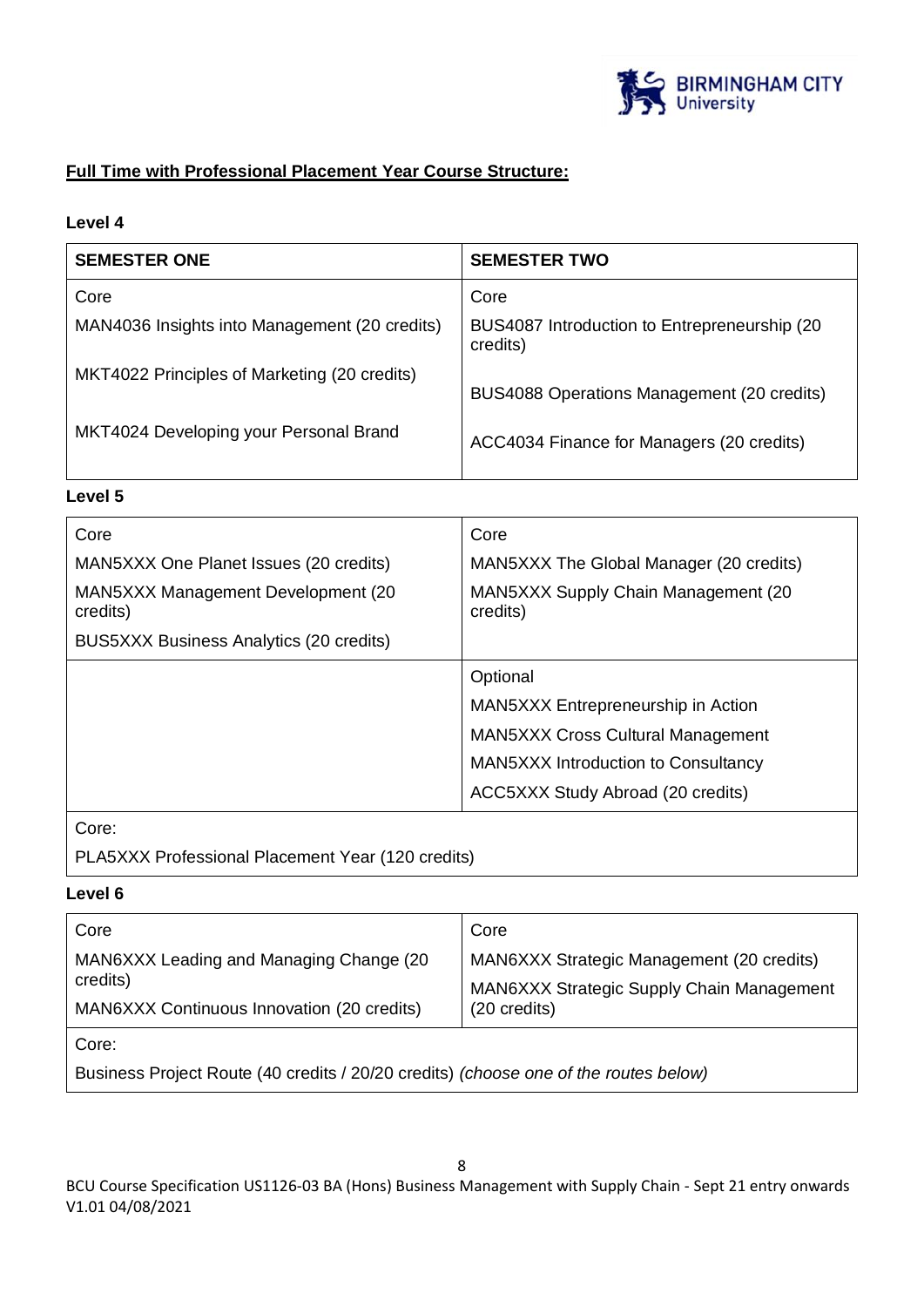

# **Part Time Course Structure:**

#### **Level 4**

| <b>SEMESTER ONE</b>                                    | <b>SEMESTER TWO</b>                           |
|--------------------------------------------------------|-----------------------------------------------|
| Core:                                                  | Core:                                         |
| MAN4036 Insights into Management (20 credits)          | BUS4087 Introduction to Entrepreneurship (20) |
| MKT4024 Developing your Personal Brand (20<br>credits) | credits)                                      |
|                                                        | BUS4088 Operations Management (20 credits)    |
| Level 4/5                                              |                                               |

#### MKT4XXX Principles of Marketing (20 credits) MAN5XXX Management Development (20 credits) ACC4034 Finance for Managers (20 credits) MAN5XXX Supply Chain Management (20 credits)

#### **Level 5**

| Core:                                   | Core:                                                     |
|-----------------------------------------|-----------------------------------------------------------|
| MAN5XXX One Planet Issues (20 credits)  | MAN5XXX The Global Manager (20 credits)                   |
| BUS5XXX Business Analytics (20 credits) |                                                           |
|                                         | Optional 20 credits from:                                 |
|                                         | ACC5XXX: Study Abroad (20 credits)                        |
|                                         | MAN5XXX Entrepreneurship in Action (20 credits)           |
|                                         | <b>MAN5XXX Cross Cultural Management (20)</b><br>credits) |
|                                         | MAN5XXX Introduction to Consultancy (20<br>credits)       |

# **Level 6**

| Core:                                             | Core:                                            |  |
|---------------------------------------------------|--------------------------------------------------|--|
| MAN6XXX Leading and Managing Change (20           | MAN6XXX Strategic Management (20 credits)        |  |
| credits)                                          | <b>MAN6XXX Strategic Supply Chain Management</b> |  |
| <b>MAN6XXX Continuous Innovation (20 Credits)</b> | (20 credits)                                     |  |

#### **Level 6 (Year Five)**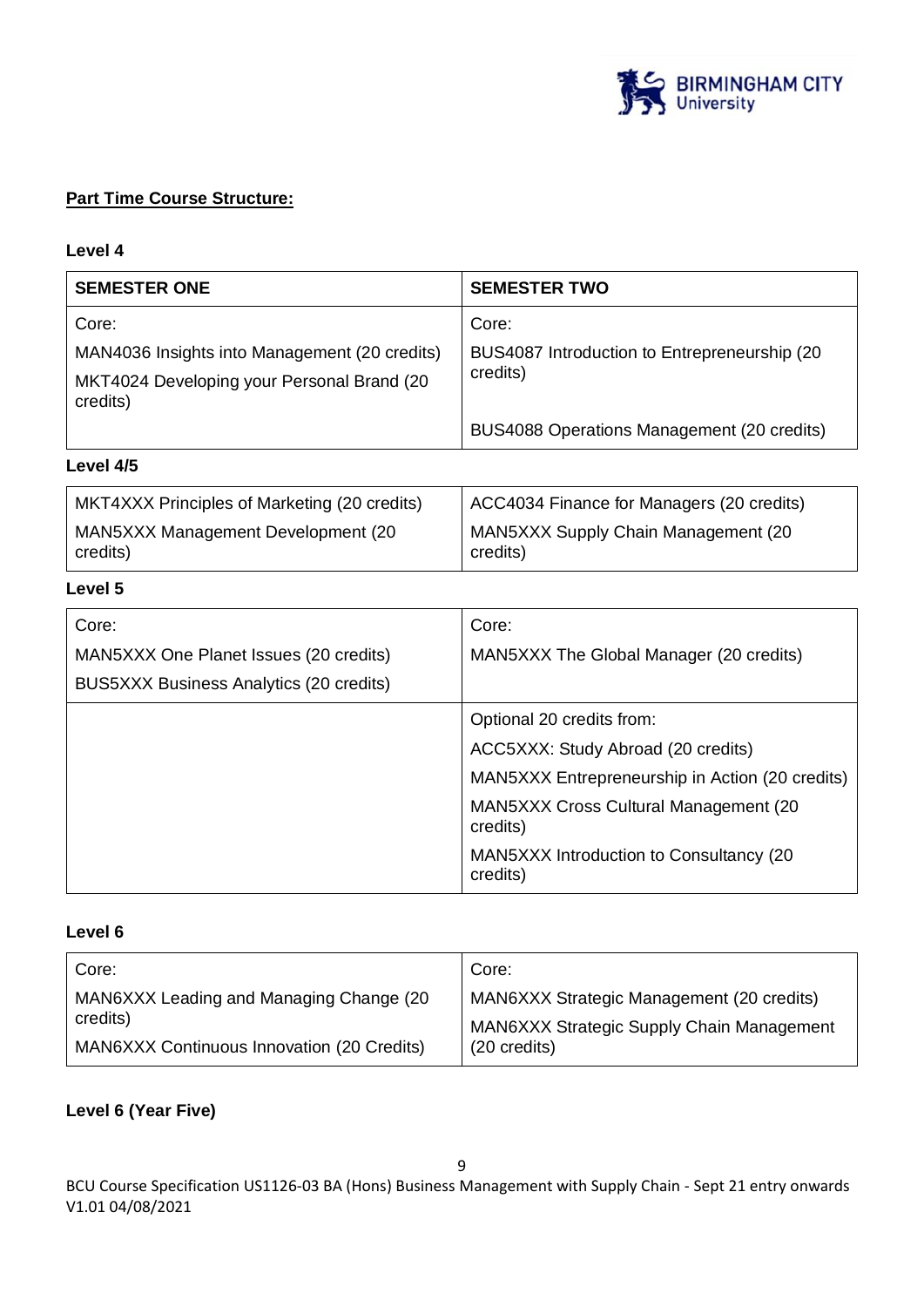

Core:

Business Project Route (40 credits / 20/20 credits) *(choose one of the routes below)*

|                                  | ProjecRRotetes:                                                   | Route 2                                                              | Route 3                                                              | Route 4                                                   | Route 5                                             | Route 6                                                        | Route 7                                                                                                                                                                                                                                     |
|----------------------------------|-------------------------------------------------------------------|----------------------------------------------------------------------|----------------------------------------------------------------------|-----------------------------------------------------------|-----------------------------------------------------|----------------------------------------------------------------|---------------------------------------------------------------------------------------------------------------------------------------------------------------------------------------------------------------------------------------------|
| S <sub>1</sub><br>S <sub>2</sub> | <b>Business</b><br>Advice<br>Project<br>(Major)<br>40<br>credits) | <b>Business</b><br>Research<br>Project<br>(Major)<br>(40<br>credits) | <b>Business</b><br>Start-Up<br>Project<br>(Major)<br>(40<br>credits) | Community<br>Advice<br>Project<br>(Major)<br>(40 credits) | Employability<br>Project<br>(Major)<br>(40 credits) | Economics<br>Research<br>Project<br>(Major)<br>(40<br>credits) | <b>Business Research</b><br>Methodology and<br>Practice (20 credits)<br><b>Business Research</b><br>Project (20 credits)<br>or<br><b>Business Start-up</b><br>Project (20 credits)<br>or<br><b>Community Advice</b><br>Project (20 credits) |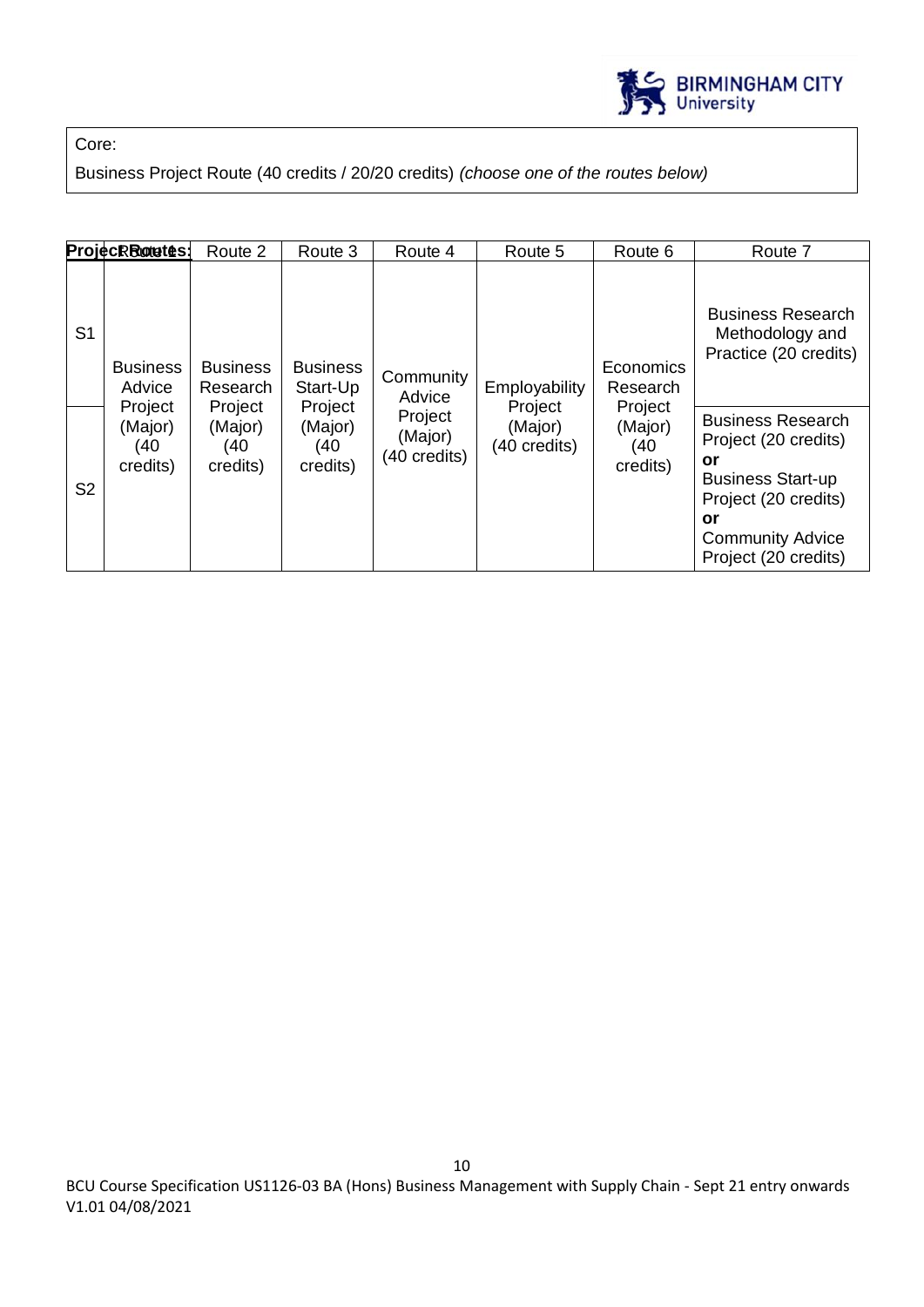

#### **13 Overall Student Workload and Balance of Assessment**

Overall student *workload* consists of class contact hours, independent learning and assessment activity, with each credit taken equating to a total study time of around 10 hours. While actual contact hours may depend on the optional modules selected, the following information gives an indication of how much time students will need to allocate to different activities at each level of the course.

- *Scheduled Learning* includes lectures, practical classes and workshops, contact time specified in timetable
- *Directed Learning* includes placements, work-based learning, external visits, on-line activity, Graduate+, peer learning
- *Private Study* includes preparation for exams

The *balance of assessment* by mode of assessment (e.g. coursework, exam and in-person) depends to some extent on the optional modules chosen by students. The approximate percentage of the course assessed by coursework, exam and in-person is shown below.

# **Level 4 Workload**

#### **18% time spent in timetabled teaching and learning activity**

| <b>Activity</b>           | <b>Number of Hours</b>            |
|---------------------------|-----------------------------------|
| <b>Scheduled Learning</b> | 216 (9 hours per week x 24 weeks) |
| Directed Learning         | 360                               |
| <b>Private Study</b>      | 624                               |
| <b>Total Hours</b>        | 1200                              |

#### **Balance of Assessment**

| <b>Assessment Mode</b> | Percentage |
|------------------------|------------|
| Coursework             | 83%        |
| Exam                   | 17%        |
| In-Person              | 0%         |

#### **Level 5 Workload**

#### **18% time spent in timetabled teaching and learning activity**

| <b>Activity</b>      | <b>Number of Hours</b>            |
|----------------------|-----------------------------------|
| Scheduled Learning   | 216 (9 hours per week x 24 weeks) |
| Directed Learning    | 360                               |
| <b>Private Study</b> | 624                               |
| <b>Total Hours</b>   | 1200                              |

#### **Balance of Assessment**

BCU Course Specification US1126-03 BA (Hons) Business Management with Supply Chain - Sept 21 entry onwards V1.01 04/08/2021